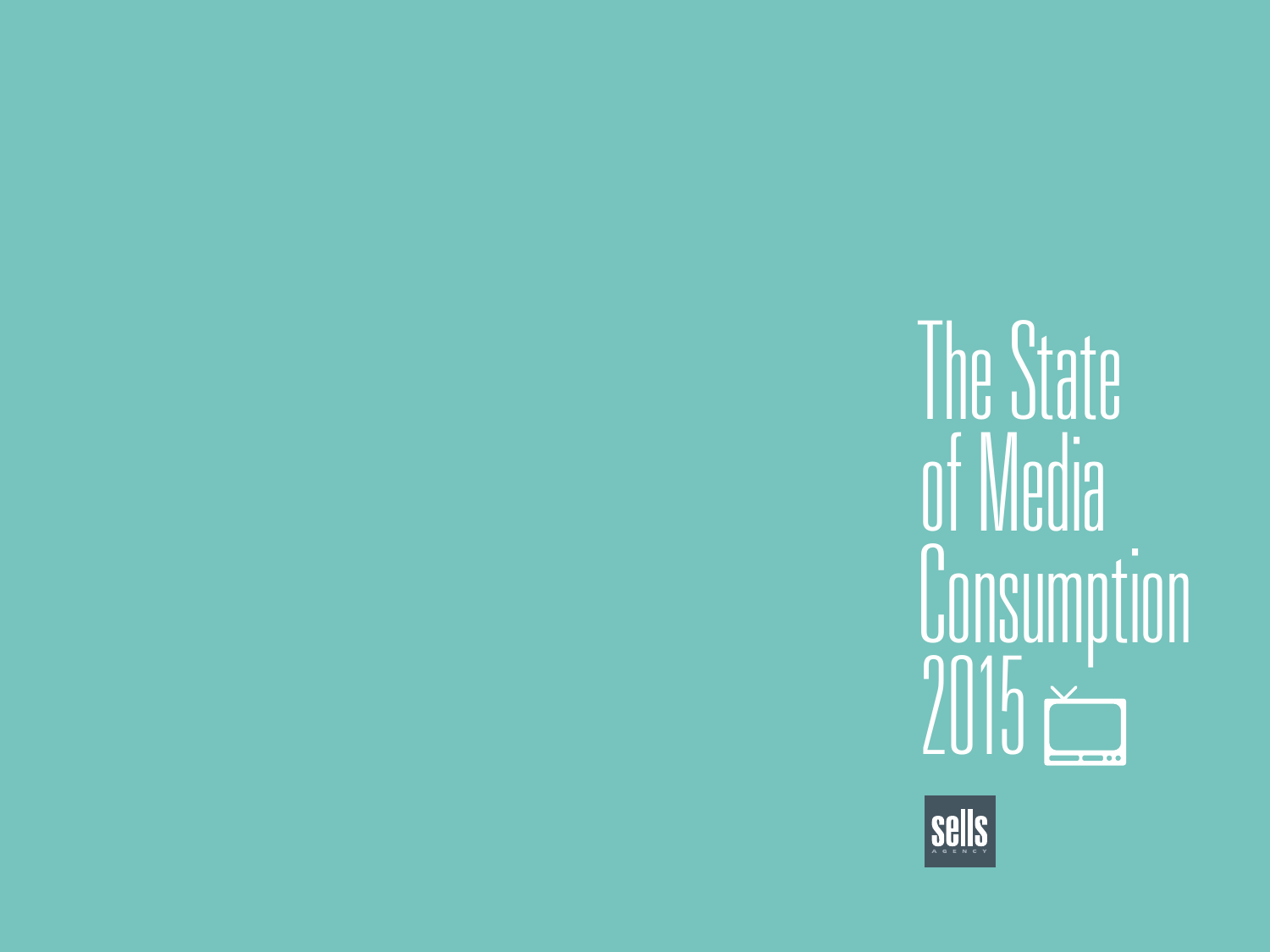Local TV stations

### TRADITIONAL LOCAL MARKET MEDIA

Local cable TV providers

The days of simple decision making in media buying are gone.

Two decades ago, there were a handful of media options available to most local and regional advertisers and there were clear definitions of these various media channels.

Local newspapers

> Local Yellow Pages

Local radio stations

> out-of-home advertising companies

Local Local Magazines and Magazines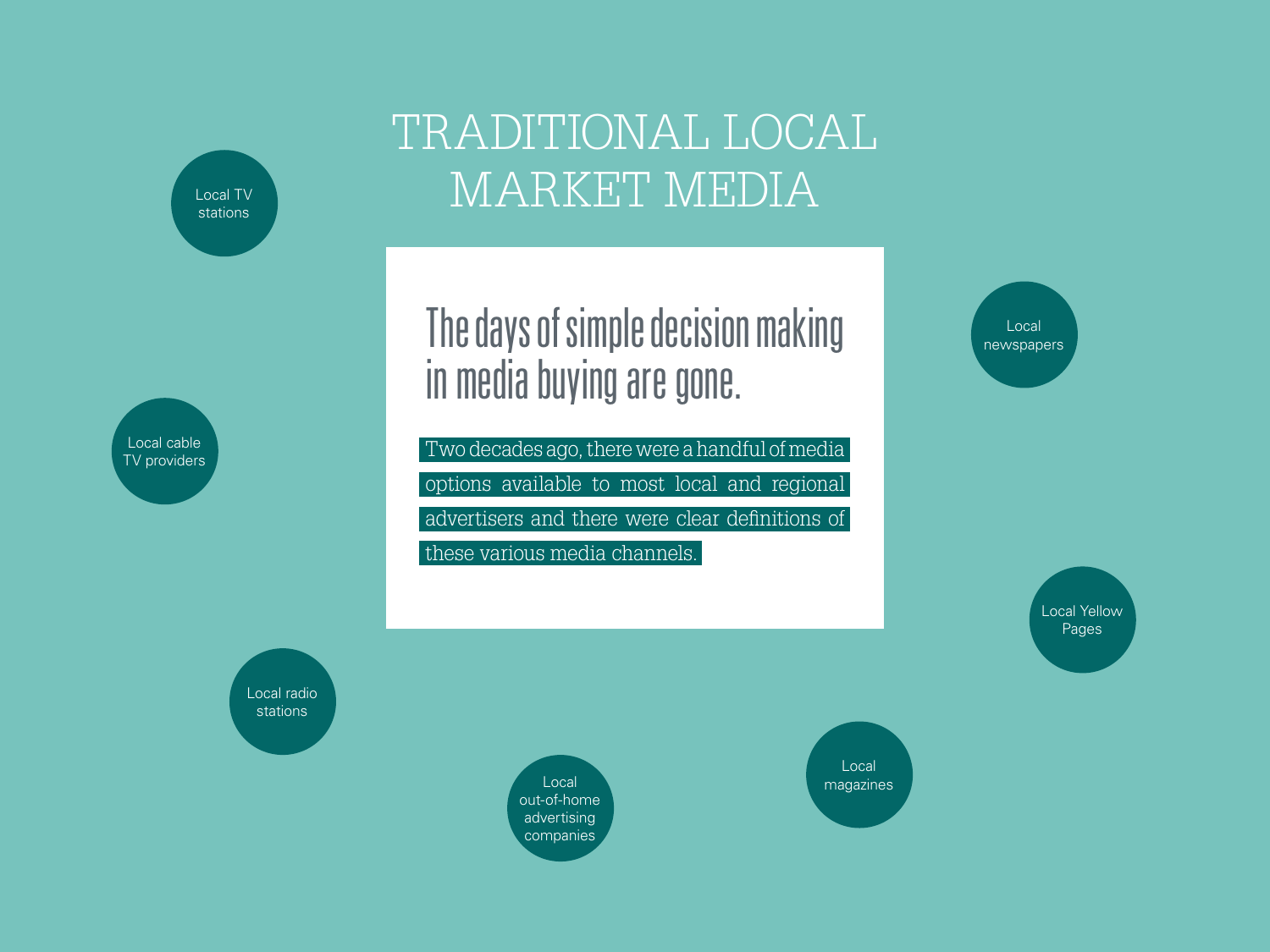# Proliferation of New Media

Not only has there been an explosion of new media options, many of these options are actually new channels from traditional media – digital versions of newspapers or magazines, digital outdoor, streaming radio station feeds, Yellow Page websites and apps, etc..

At the same time, many new media options are unique in that the content they deliver is new. These include: Online display advertising Mobile in-app advertising Search advertising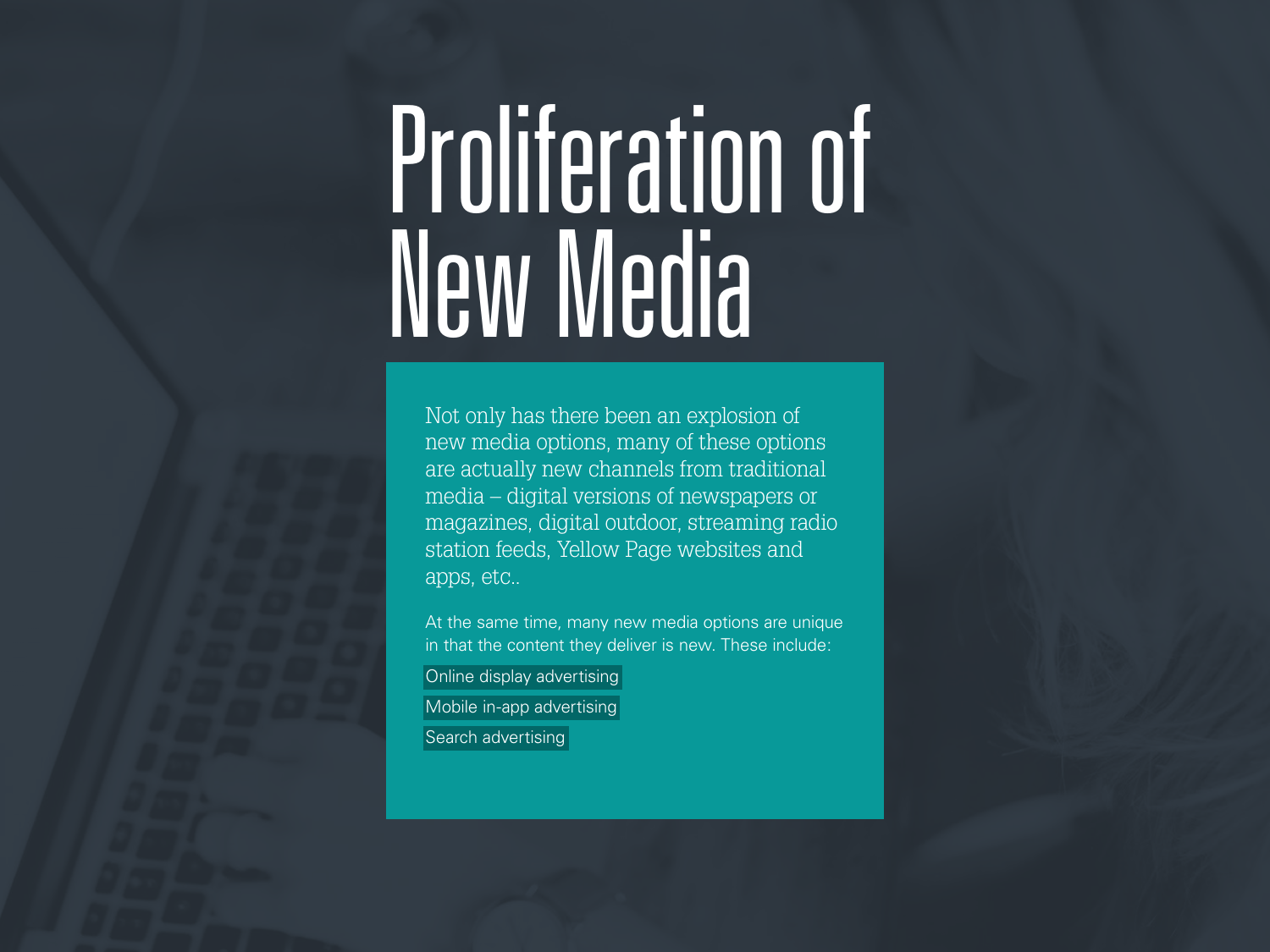

Hulu, MaxGo, HBO Now, etc.) on smartphones or tablets

Video content received through *online video* websites Video content received

on *smartphones and tablets* through mobile device apps from online video websites

Local TV programming received through a *web browser on station's website* (particularly local news)

*devices* from cable and satellite providers

> Local TV stations received on *smartphones and tablets* through mobile apps

National TV shows available online

and through *mobile*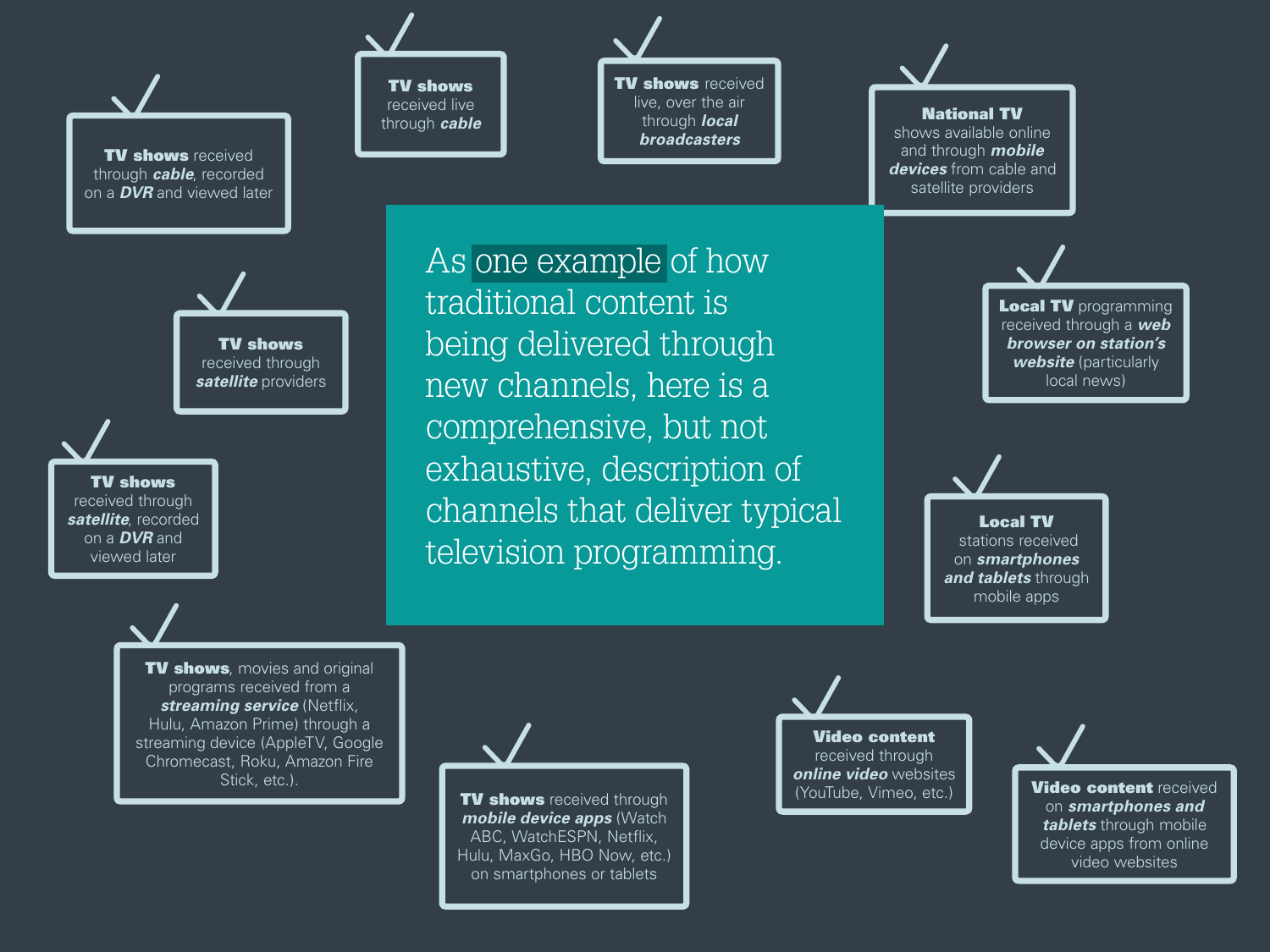To understand how this proliferation of new delivery channels impacts a local advertiser's ability to reach a target audience through paid advertising, you have to realize that each specific channel has a different model for advertising content.

For instance, Netflix has no advertising while Hulu allows local, highly targeted advertising at the DMA or even zip code level. You can buy a 30-second spot to run during Law & Order: SVU on a local TV station that will be seen on over the air, cable and most satellite feeds. However, there is no local advertising available on the WatchABC mobile app, through streaming devices or on the ABC network website where full episodes are available for streaming.

The same proliferation of new channels is also happening with traditional radio as streaming services (iHeartRadio, Pandora, Spotify, etc.), mobile apps, websites and satellite radio create an equal amount of channel disruption. And the same is true for newspapers, as readership is shifting to online and mobile sites of local papers, national and international news sites are more readily available and traditional printed newspaper readership continues to decline.

In short, it is a very tumultuous time for local and regional advertisers as it is increasingly more difficult to navigate through the maze of content delivery options.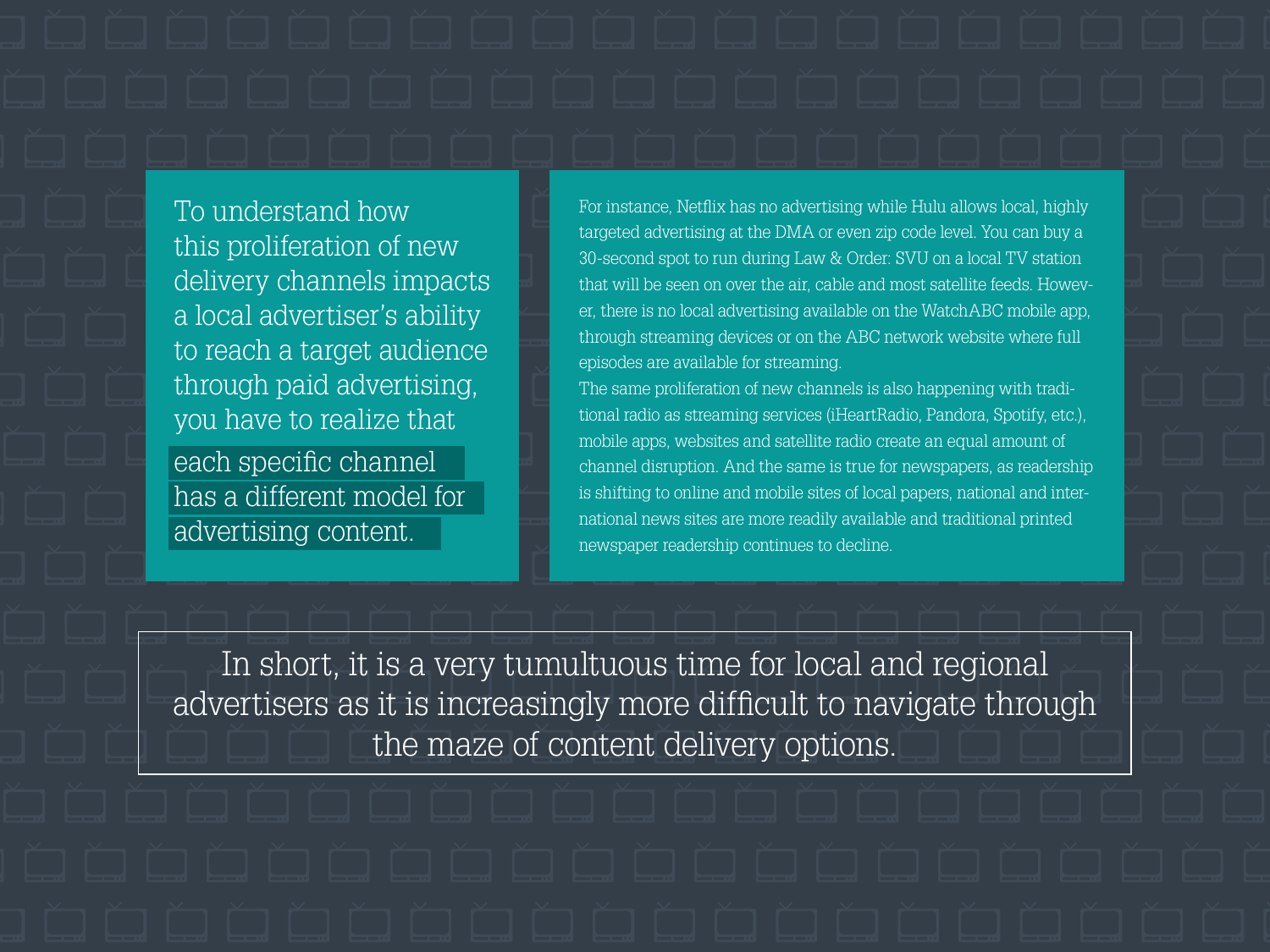# What Devices Are Being Used?

To understand where and how to reach consumers, it is important to know what devices consumers are utilizing. And while new media devices are growing in importance, they have not yet made traditional devices obsolete. In fact, one of the effects of the new devices is an overall increase in the amount of time spent consuming media. In other words, this isn't a situation where the size of the pie is remaining stable and new methods are taking away from the old. Instead, the size of the pie is growing.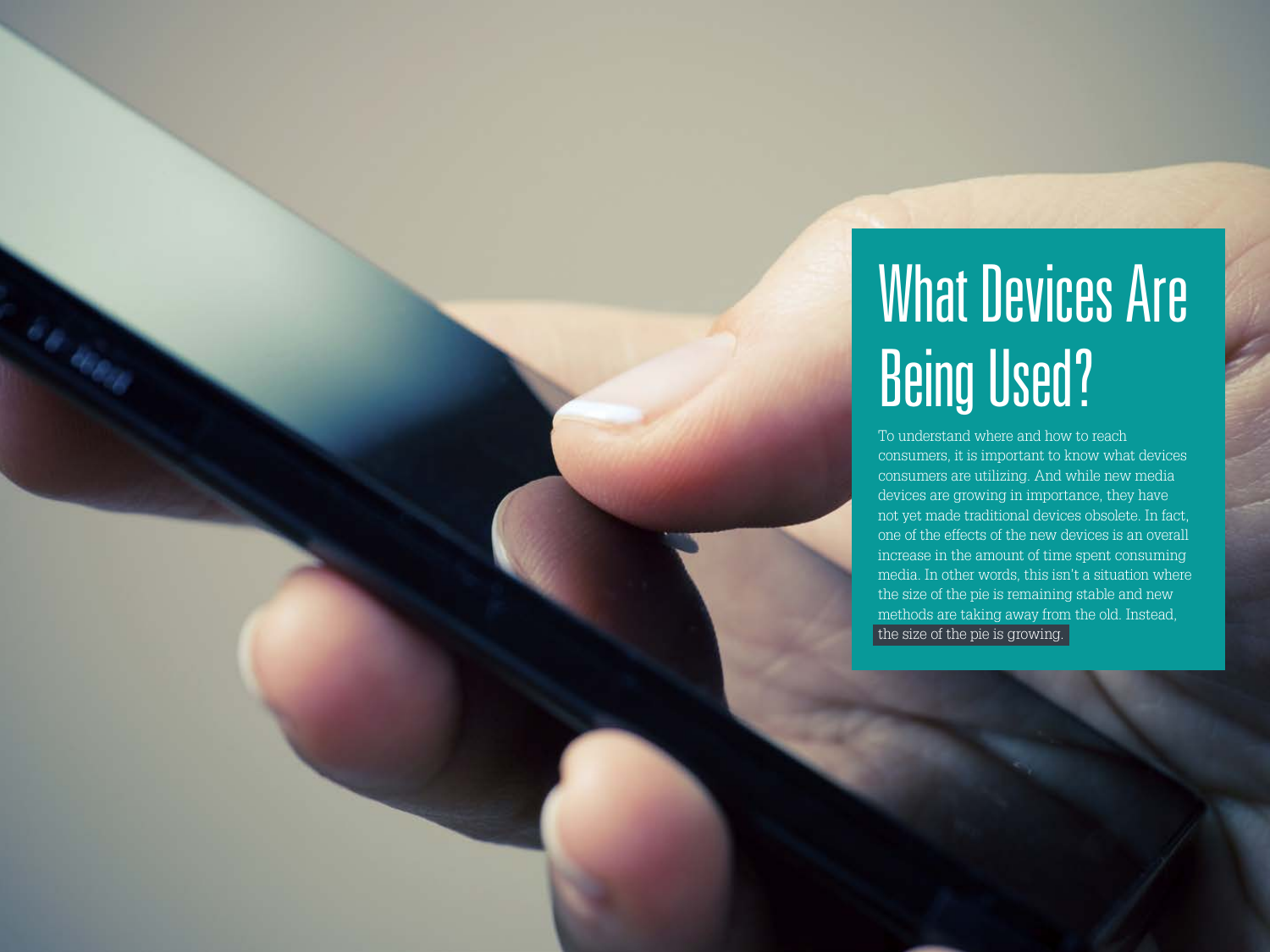According to Nielsen's Q1 2015 Total Audience Report, here are the percentages of U.S. consumers consuming media through the five major device types:

As you can see, radio and TV maintain their dominance as media content channels over computers, smartphones and tablets.

And when considering the amount of time spent consuming media through each device type, traditional TV still dominates with adults of all ages spending more time with TV than any other platform.

## Weekly Reach (% of Population)





### Weekly Hours:Minutes of Usage (In Population)





8:52

 $4.50$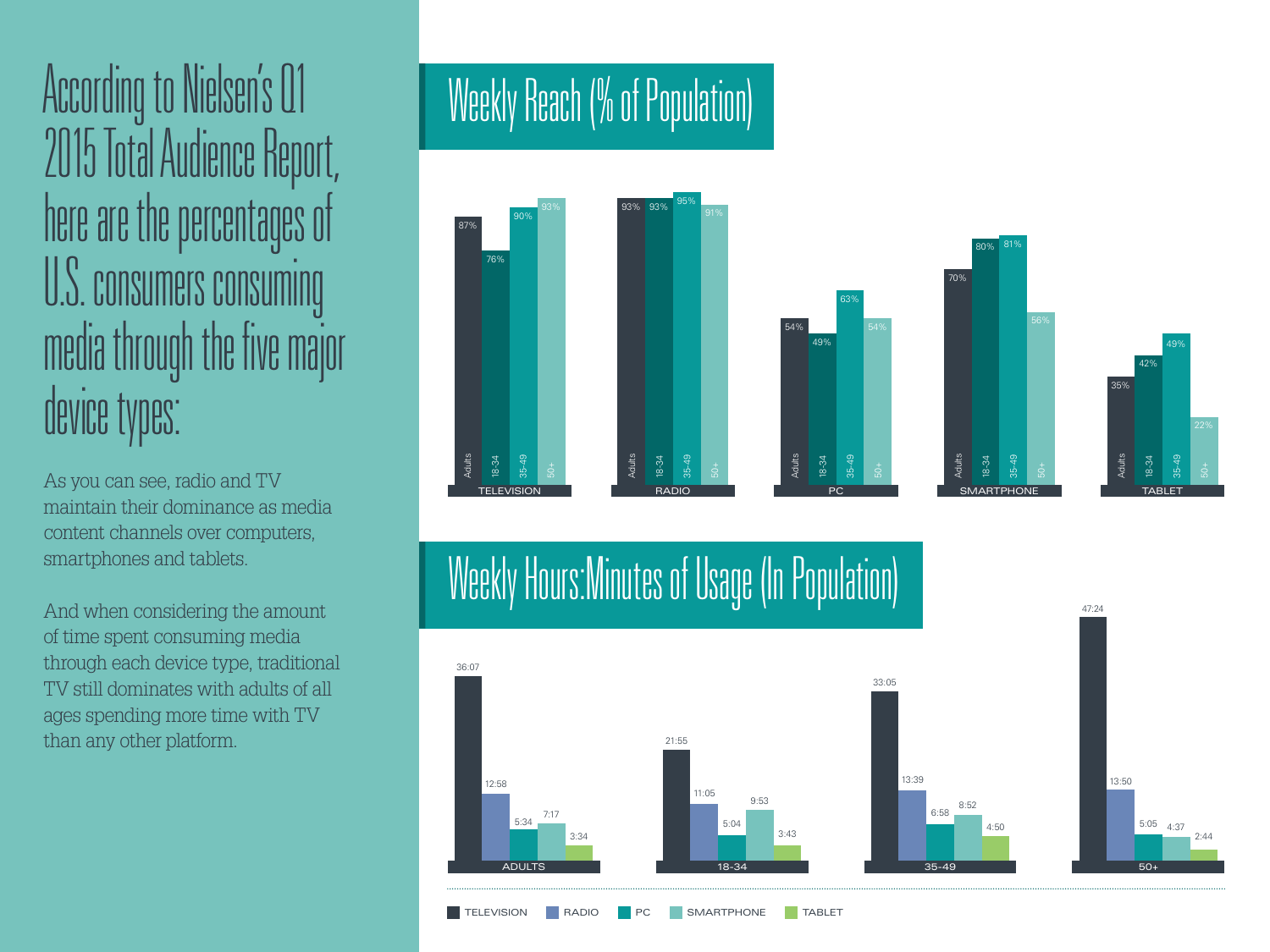### Average Week 01 2015 - Adults 18+

| DEVICE/MEDIA                                          | CUME REACH  | REACH % | MINUTES | AVG AUDIENCE |  |
|-------------------------------------------------------|-------------|---------|---------|--------------|--|
| <b>TV</b>                                             | 209,358,000 | 87.2    | 2,487   | 52,648,149   |  |
| <b>Radio</b>                                          | 222,921,000 | 92.8    | 838     | 18,532,520   |  |
| <b>PC Video</b>                                       | 86,382,003  | 36.0    | 250     | 2,145,386    |  |
| <b>PC Streaming</b><br><b>Audio</b>                   | 20,274,787  | 8.4     | 92      | 184,550      |  |
| <b>Smartphone</b><br><b>Video</b>                     | 88,572,389  | 36.9    | 38      | 332,253      |  |
| <b>Smartphone</b><br><b>Streaming</b><br><b>Audio</b> | 43,625,155  | 18.2    | 93      | 403,443      |  |
| <b>Tablet Video</b>                                   | 41,918,841  | 17.5    | 65      | 268,531      |  |
| <b>Tablet</b><br><b>Streaming</b><br><b>Audio</b>     | 8,489,524   | 3.5     | 103     | 86,699       |  |

SOURCE: Nielson Q1 2015 Total Audience Report

Diving deeper into the metrics of specific media channels by device, it becomes clear that while there has been significant audience erosion of traditional TV and radio audiences, that erosion is spread across many different devices and media channels.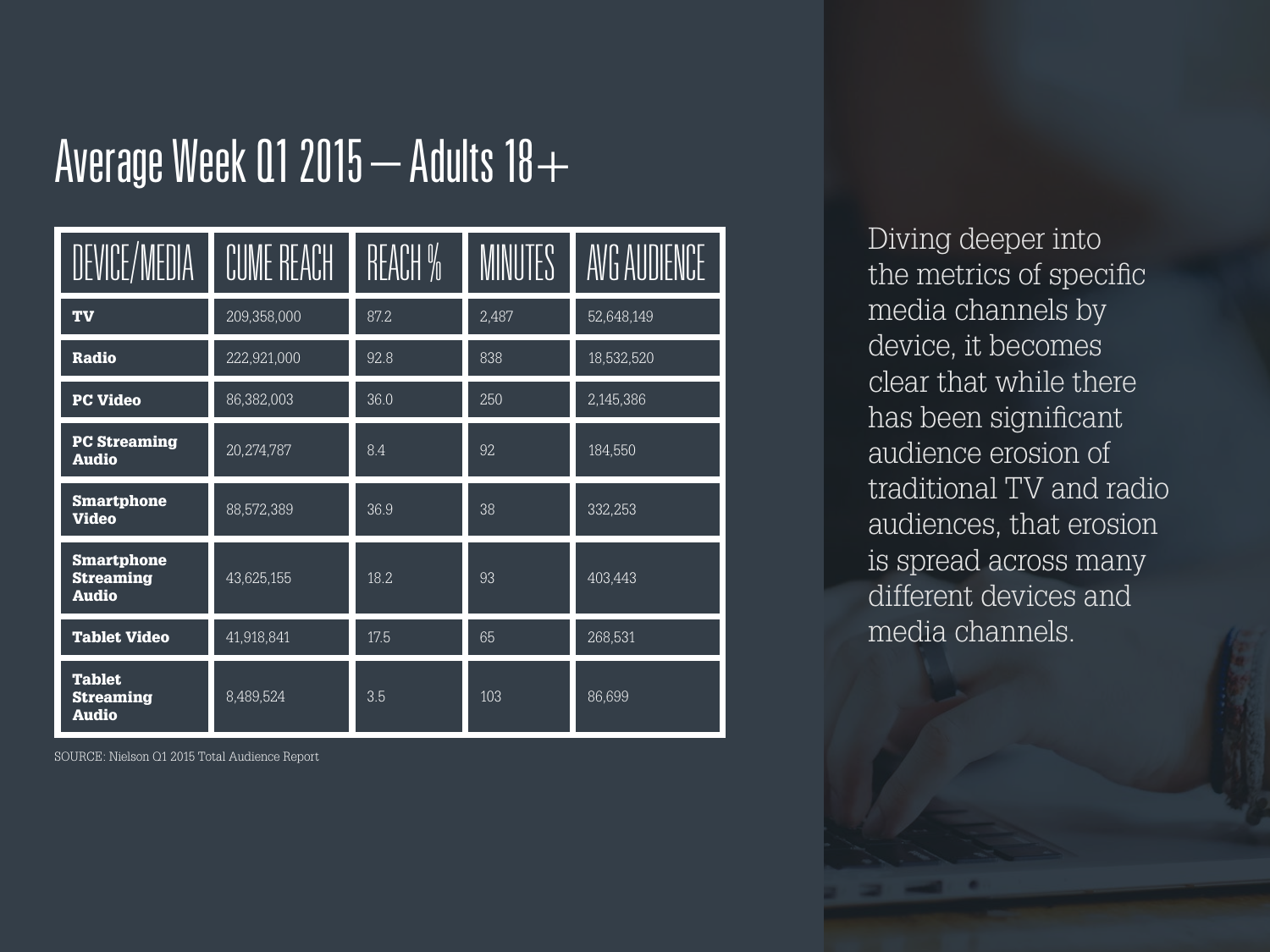

# Newspaper **Readership**

Daily newspaper readership among U.S. adults has seen a dramatic drop in the past 50 years – from 80% in 1964 to 42% in the most recent Scarborough research. But as newspapers have created new channels for delivery of their product through websites and mobile apps, the slide appears to be waning, leaving newspapers as a viable media option given the overall fragmentation of other media channels.

This is especially true when considering certain demographic targets. See the chart on the next page for deatils.

80% in 1964

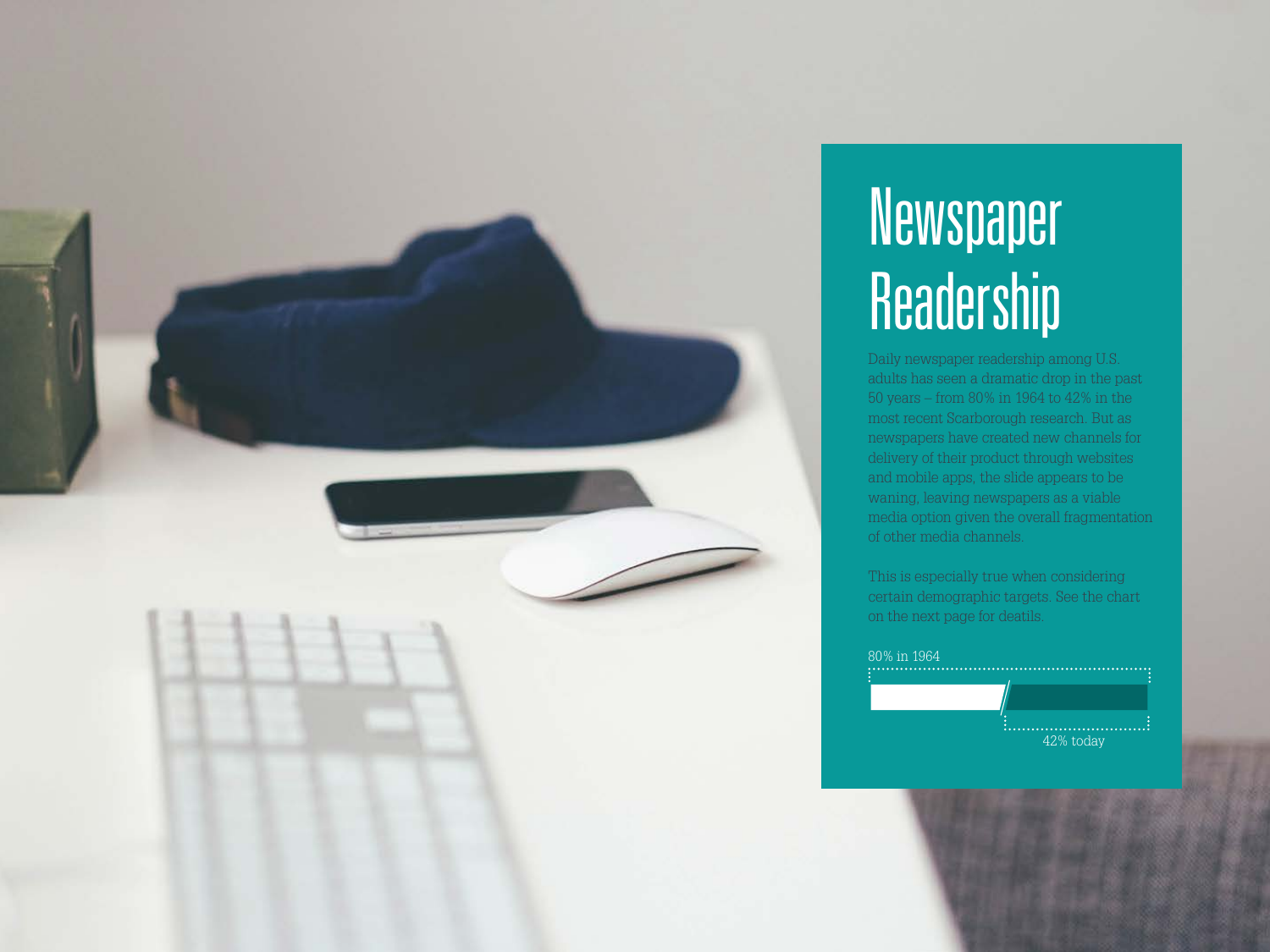Below is a sampling of demographic breakouts of different newspaper readership statistics from Scarborough:

| Newspaper Media Audience 2012 by Gender & Age Group                                                                 |            |                           |             |             |                       |                         |                    |  |  |  |
|---------------------------------------------------------------------------------------------------------------------|------------|---------------------------|-------------|-------------|-----------------------|-------------------------|--------------------|--|--|--|
| Market/Release: Scarborough USA+ 2012 Release 2 Total (Aug 2011 - Sep 2012)                                         |            |                           |             |             |                       |                         |                    |  |  |  |
|                                                                                                                     |            | <b>Base: Total Adults</b> | Men         | Women       | <b>Adults 18 - 34</b> | Adults 35 or older      | Adults 55 or older |  |  |  |
| <b>Base: Total Adults</b>                                                                                           | Target Pop | 237,024,889               | 114,809,214 | 122,215,675 | 70,221,488            | 166,803,401             | 80,729,713         |  |  |  |
|                                                                                                                     | Target %   | $100.0\%$                 | $100.0\%$   | $100.0\%$   | $100.0\%$             | $100.0\%$               | $100.0\%$          |  |  |  |
| <b>Newspaper Print/E-Edition/</b><br><b>Website: Avg. Issue/Yesterday</b>                                           | Target Pop | 98,645,784                | 50,487,974  | 48,157,810  | 19,953,520            | 78,692,264              | 44,301,551         |  |  |  |
|                                                                                                                     | Target %   | $41.6\%$                  | 44.0%       | 39.4%       | 28.4%                 | 47.2%                   | 54.9%              |  |  |  |
| <b>Sunday Newspaper: Print or</b><br><b>E-edition</b>                                                               | Target Pop | 102,019,452               | 48,092,669  | 53,926,783  | 20,783,390            | $\overline{81,236,062}$ | 45,689,039         |  |  |  |
|                                                                                                                     | Target %   | 43.0%                     | 41.9%       | 44.1%       | 29.6%                 | 48.7%                   | 56.6%              |  |  |  |
| <b>Newspaper: Print/E-Edition 5</b><br><b>Weekday Cume</b>                                                          | Target Pop | 124,700,514               | 61,780,593  | 62,919,921  | 28,756,262            | 95,944,252              | 52,928,058         |  |  |  |
|                                                                                                                     | Target %   | 52.6%                     | 53.8%       | $51.5\%$    | 41.0%                 | 57.5%                   | 65.6%              |  |  |  |
| <b>Past Week Newspaper Print</b>                                                                                    | Target Pop | 144,168,641               | 69,807,892  | 74,360,749  | 34,710,543            | 109,458,098             | 58,610,916         |  |  |  |
|                                                                                                                     | Target %   | 60.8%                     | 60.8%       | 60.8%       | 49.4%                 | 65.6%                   | 72.6%              |  |  |  |
| <b>Past 7 Days: Newspaper Print/E-</b><br>edition/Website                                                           | Target Pop | 157,899,419               | 77,449,869  | 80,449,550  | 39,706,743            | 118,192,676             | 60,905,326         |  |  |  |
|                                                                                                                     | Target %   | 66.6%                     | 67.5%       | 65.8%       | 56.5%                 | 70.9%                   | 75.4%              |  |  |  |
| <b>Newspaper Past Week Print/E-</b><br><b>Edition/Website combined with</b><br><b>Newspaper Mobile Past 30 days</b> | Target Pop | 163,784,048               | 80,503,431  | 83,280,617  | 42,967,739            | 120,816,309             | 61,398,836         |  |  |  |
|                                                                                                                     | Target %   | 69.1%                     | 70.1%       | 68.1%       | $61.2\%$              | 72.4%                   | 76.1%              |  |  |  |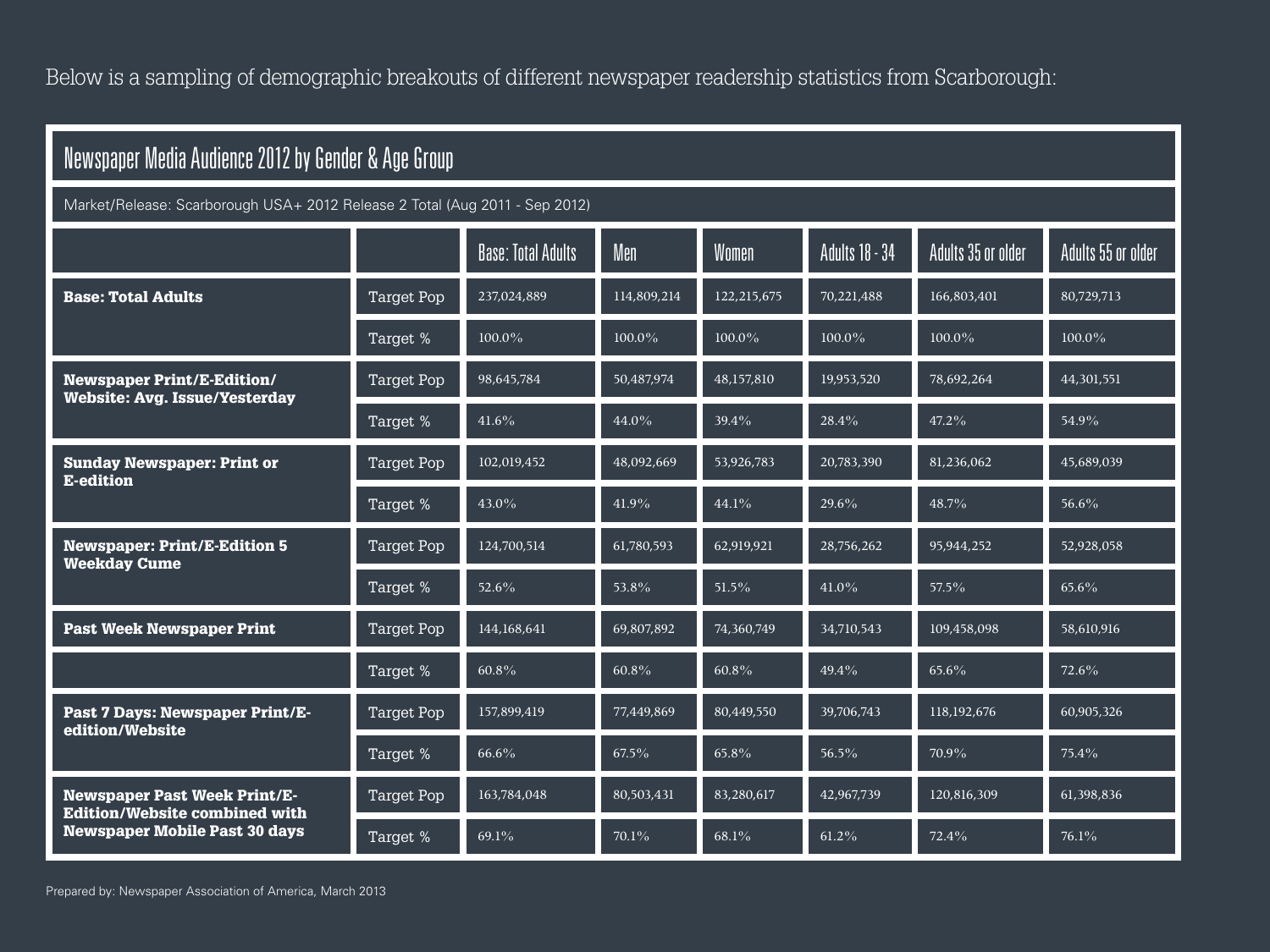# Online Display **Advertising**

Online display advertising has gone through its own significant shifts in its short existence. When it first became a mainstream form of advertising in the mid-90s the click-through rate for banner display ads was above 10%. In fact, the first banner ad was run by AT&T on Hotwire's website in 1994 and it had a 78% click-through rate. By 1999 the average click through rate dropped below 1%. For the past several years, the average has been around 0.1%, or 100 clicks for every 100,000 impressions.

Click Through Rates 1999 vs Today 

 $\blacksquare$  mid 90's  $\blacksquare$  1999  $\blacksquare$  Today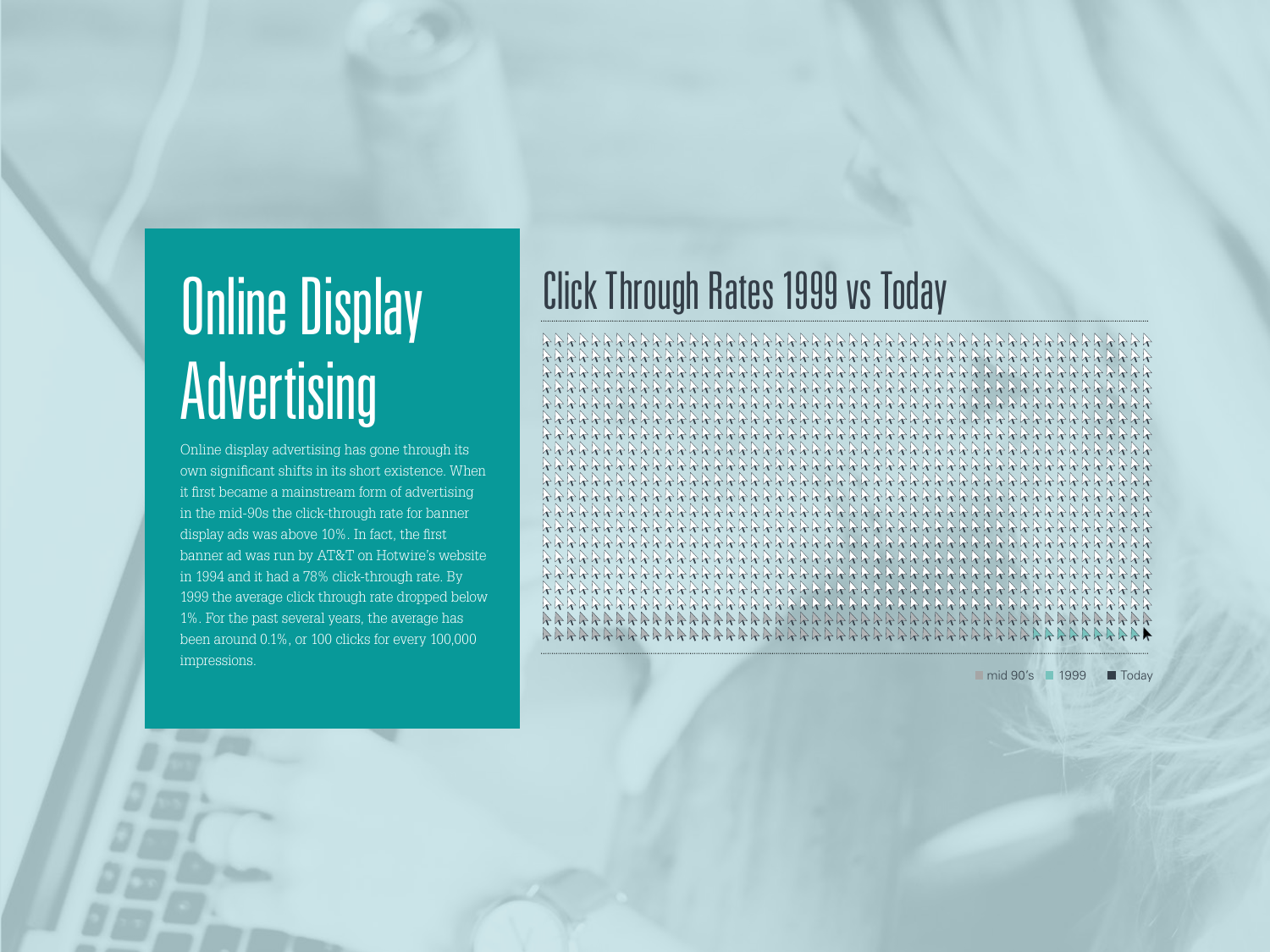This has led to significant change in the marketing purpose of online display advertising – from a clear goal of driving traffic of interested buyers to it becoming another tool to drive awareness and branding with a side-benefit of driving some traffic.

Of course, the nature and type of online display ads has adapted to some degree, allowing for more targeting with options like re-targeting, search behavior targeting, etc. that can drive click-through rates up while suppressing impressions and exposure.

The chart on the right shows average click-through rates of standard sizes of online display ads broken out by static and video ads (data from DoubleClick):

## Online Display Advertising Click-Through Rates



Non-Video click-through rate% Non-Video click-through rate%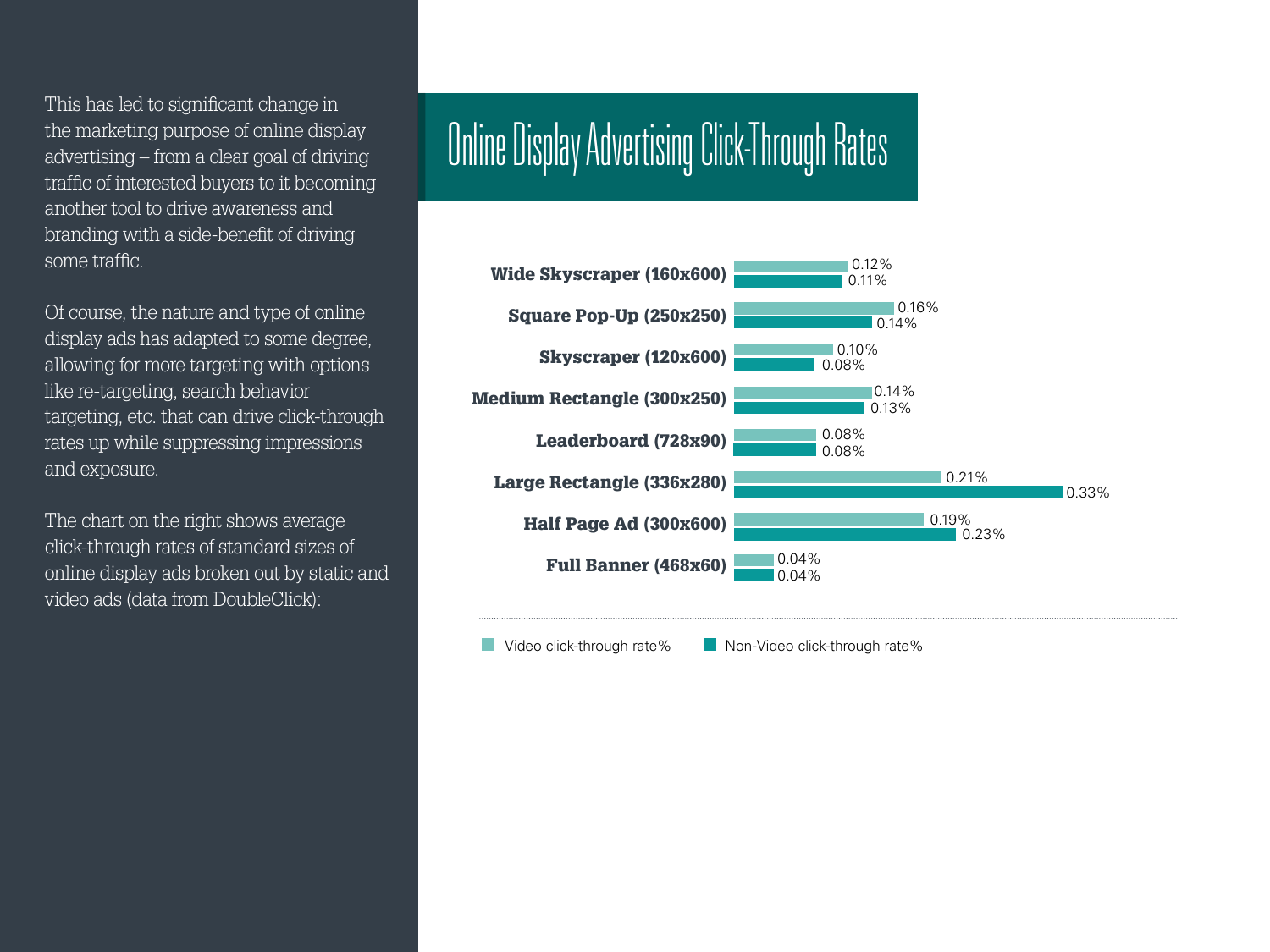# Bottom Line: Fragmentation, Not Abandonment

In reading recent headlines about media consumption, many of which focus on the decline in consumers' use of traditional channels, marketers might think that it is time to abandon traditional media channels in favor of new media.

The challenge with this reaction is that while the use of traditional channels is down, none of the new channels is so dominant that they can replace the level of reach that is available through even the weakened traditional channels.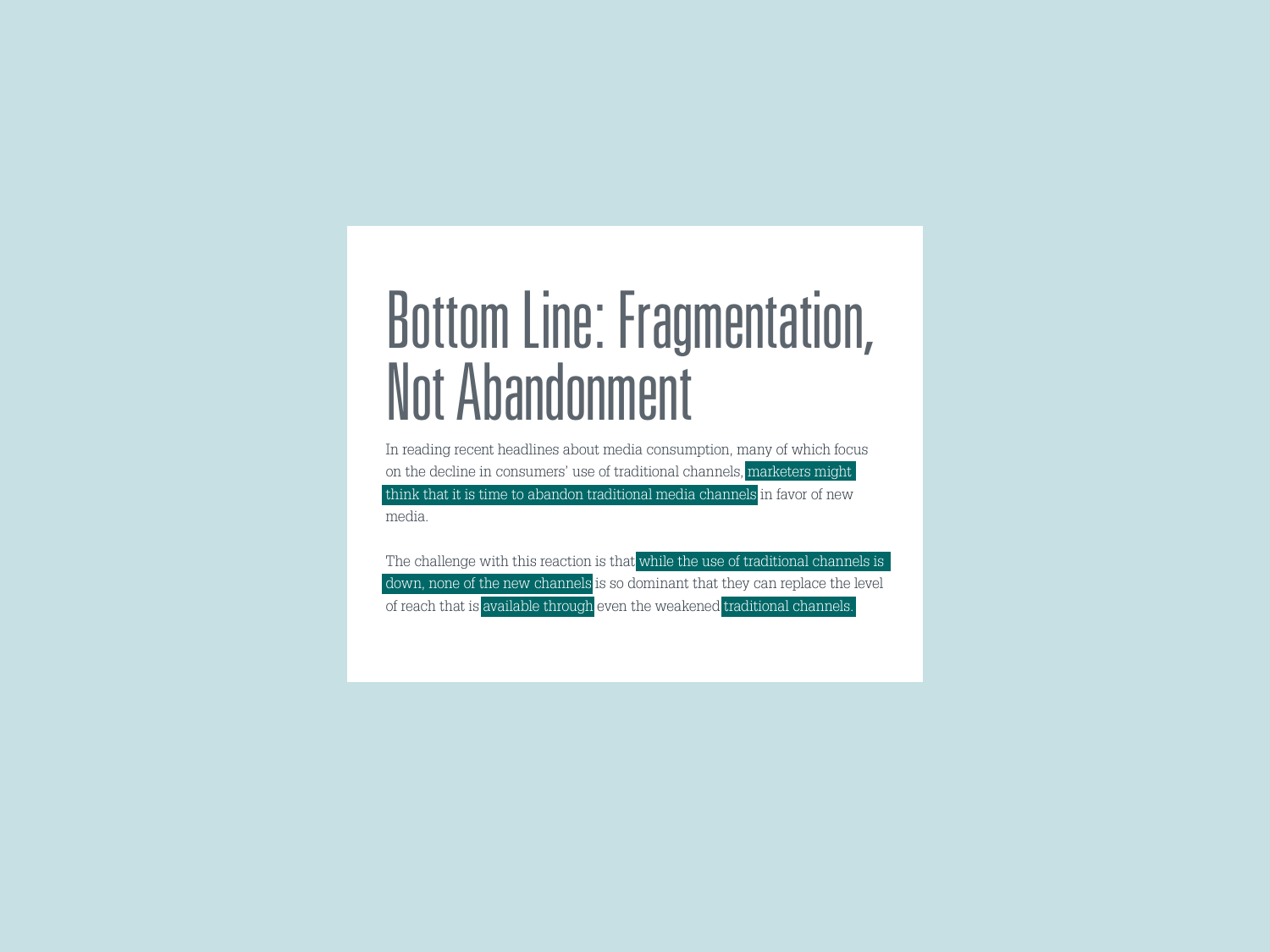The chart below shows both the fragmentation of media consumption as well as the relative strength of both new and old media channels. It also reflects one truth about the proliferation of new media channels – that one of the results of more media options is more media consumption by consumers.

At the same time, because of the mass fragmentation of audiences, it is now very difficult, if not impossible, to achieve marketing goals while relying only on a few media channels. Achieving marketing goals in this fragmented media consumption environment requires diversification of media channels deployed and an integrated, strategic and well-informed approach to media planning.

## Media/Digital Platforms 2003 vs. 2013

#### \*Millions of Users



2003 2013 Source: Infinite Dial 2013, TVB - "TV Basics," Arbitron Inc., and RADAR Base P12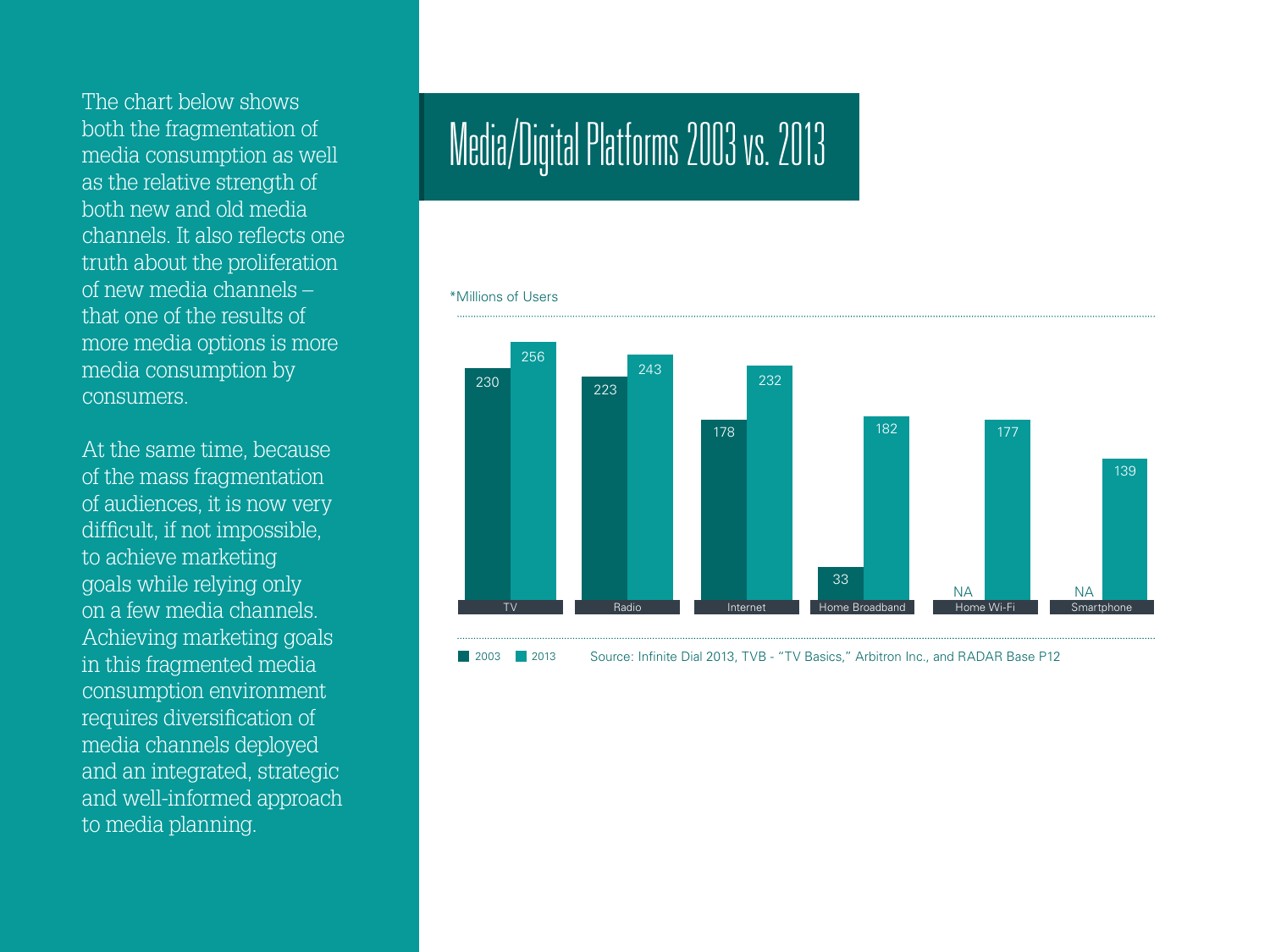# Conclusions

#### What does this all mean to advertisers and especially local advertisers?

#### Here are a few recommendations and take-aways:

The data and statistics included in this report are of the entire U.S. geography. However, with some media – cable and satellite TV and newspapers in particular – there are significant variations market-by-market that must be accounted for in local market media planning.

There is a balance between expanding media buys to include more media channels for effectiveness and expanding media channels to the point where effectiveness is hurt. This balance depends upon many factors – budgets, target audience, marketing goals, product type, etc. This is a campaign-bycampaign issue.

Be cautious about over-interpreting news headlines about media consumption as they tend to focus on year-over-year trends vs. overall media channel penetration and usage.

Because media plans are now more complex than ever, developing and deploying an effective media plan takes more time and expertise now than in the past.

The primary focus of this media outlook is regarding consumer media and while many of the same factors are present in business media, we have not attempted to address B2B media in depth in this report.